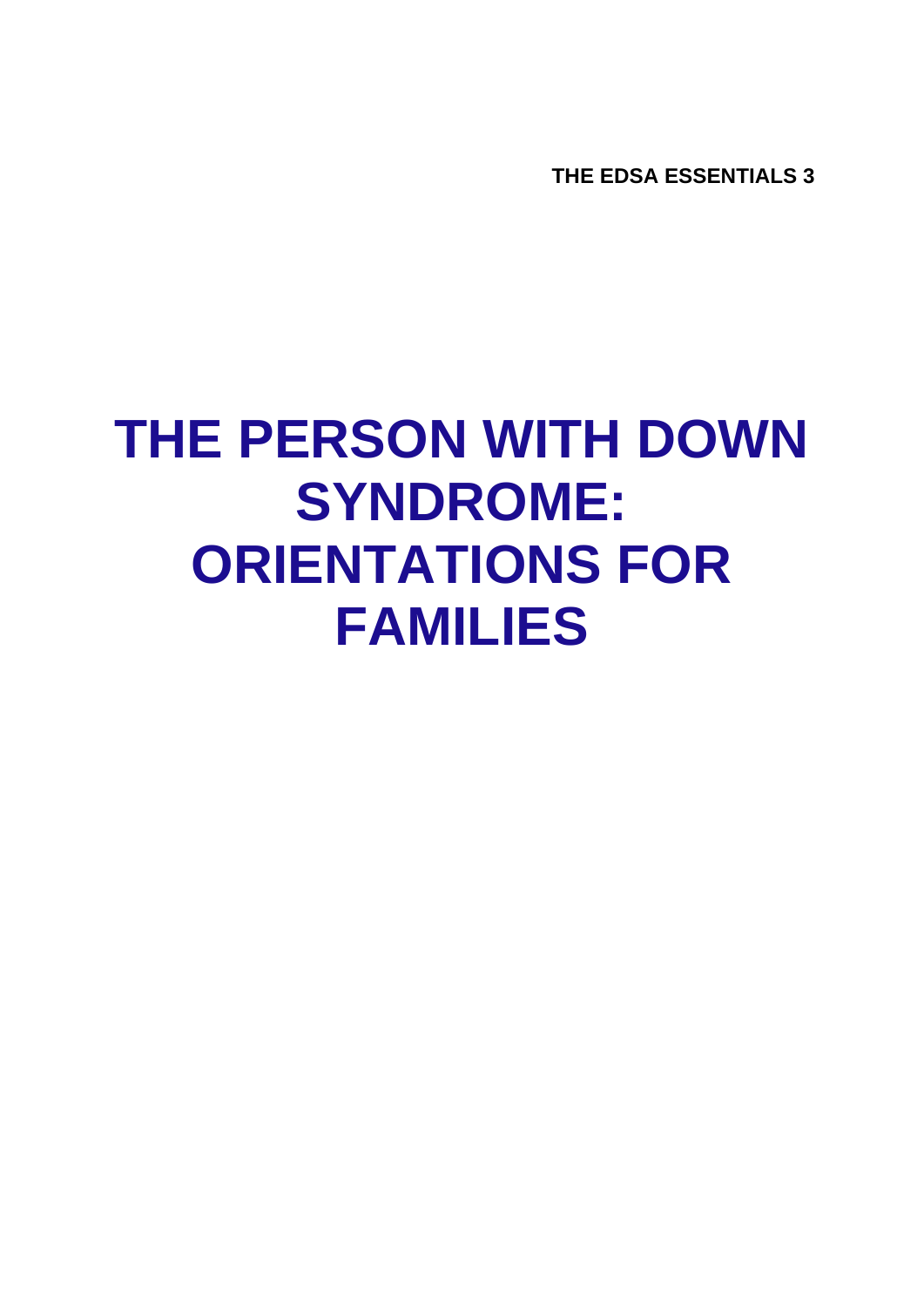#### **FOREWORD**

Families play a key role in the education of all children and especially in that of children with Down syndrome.

This document, published by EDSA, aims to offer orientation and help for parents and families living with a child with Down syndrome.

It has been discussed and drawn up by parents and professionals from various countries who have a wealth of experience in educating and caring for people with Down syndrome. And it aims simply to propose a way forward that has proven effective: total involvement of the family in the child's education, which should be based on values, on personal autonomy and on making the most of the qualities of each individual.

> Prof. J. Perera PhD. EDSA President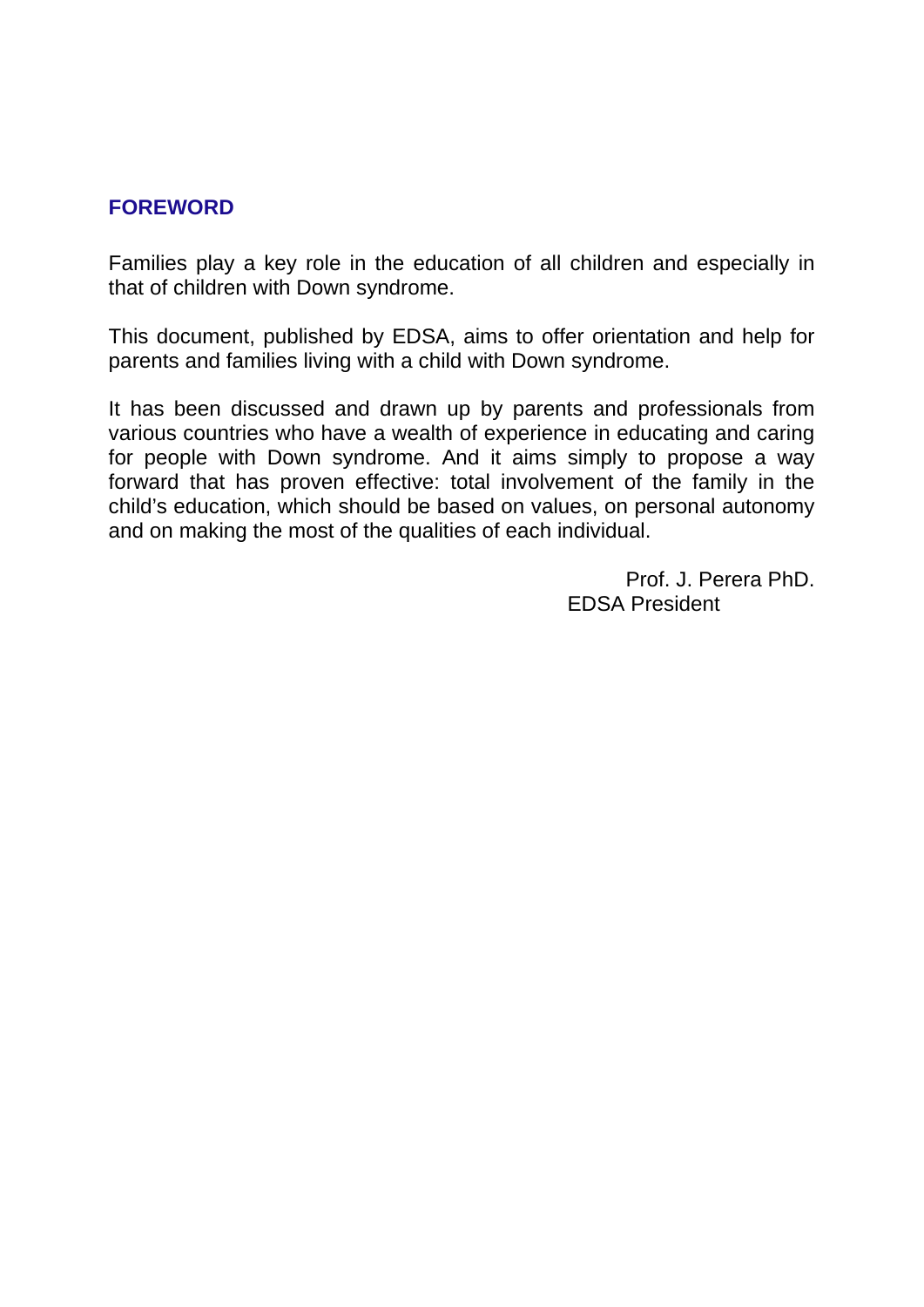#### **WORKING TEAM:**

Ingrid Fröhlich (Austria), Richard Bonjean and Jean A. Rondal (Belgium), Jean P. Champeaux (France), Monique Randel and Cora Halder (Germany), Erik de Graaf and Cees Zuithoff (The Nederlands), Pat Clarke (Ireland), Anna Contardi (Italy), Mireille Hinkel (Luxemburg), John Peel (Malta), Ewa Danielewska (Poland), Maria Sustrova (Slovak Republic), Caty Trias and Juan Perera (Spain), Sue Buckley (UK), Maria Vislan (Romania), Natalia Rigina (Russia).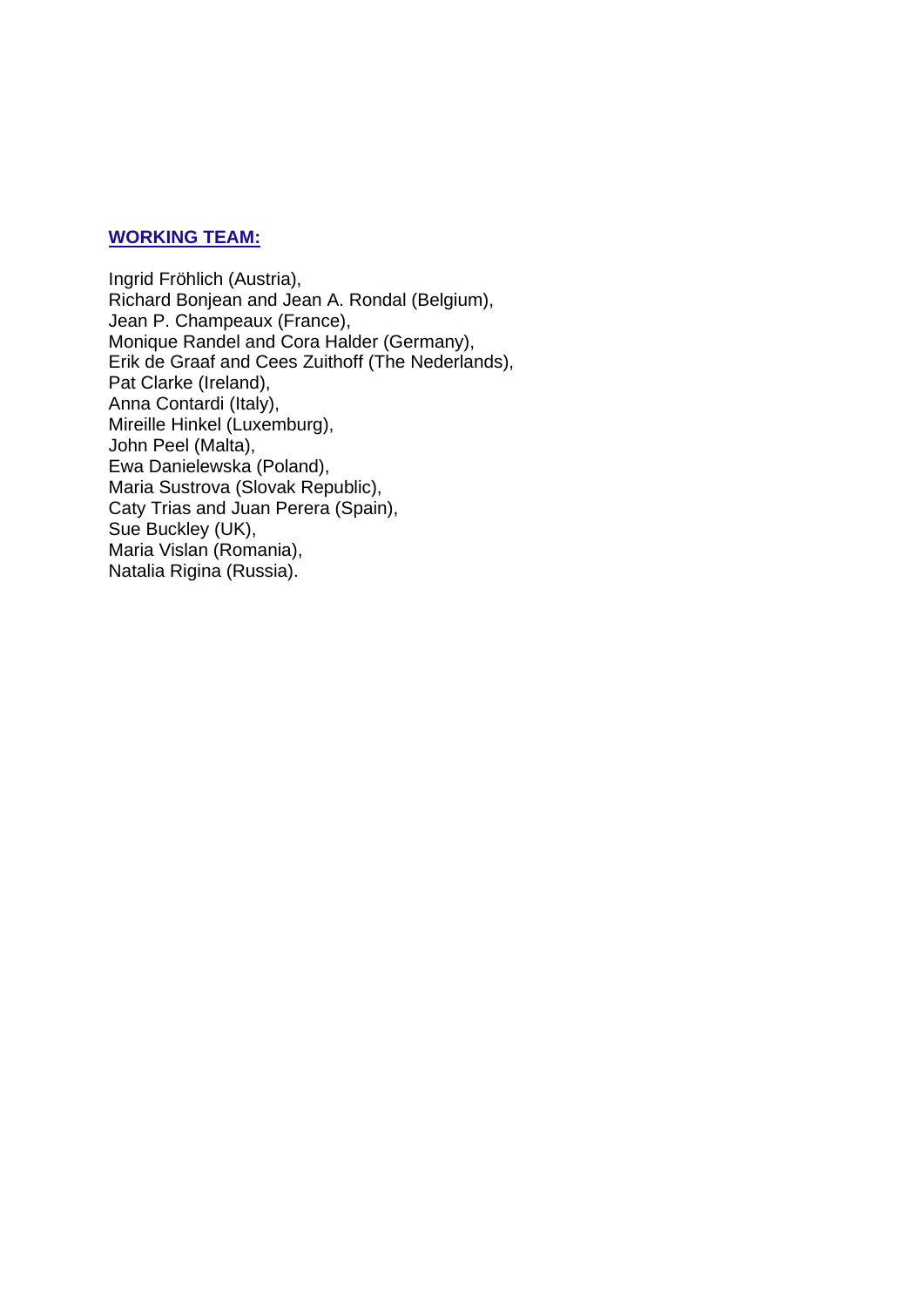## **The person with Down syndrome**  Orientation for families

| <b>Presentation</b>             | $\mathbf{2}$ |
|---------------------------------|--------------|
| Focussing on the person         | 3            |
| Life in the home                | 5            |
| <b>Health</b>                   |              |
| The early years                 | 8            |
| <b>Family and school</b>        | 10           |
| <b>Transition to adult life</b> | 13           |
| The family and the adult person | 14           |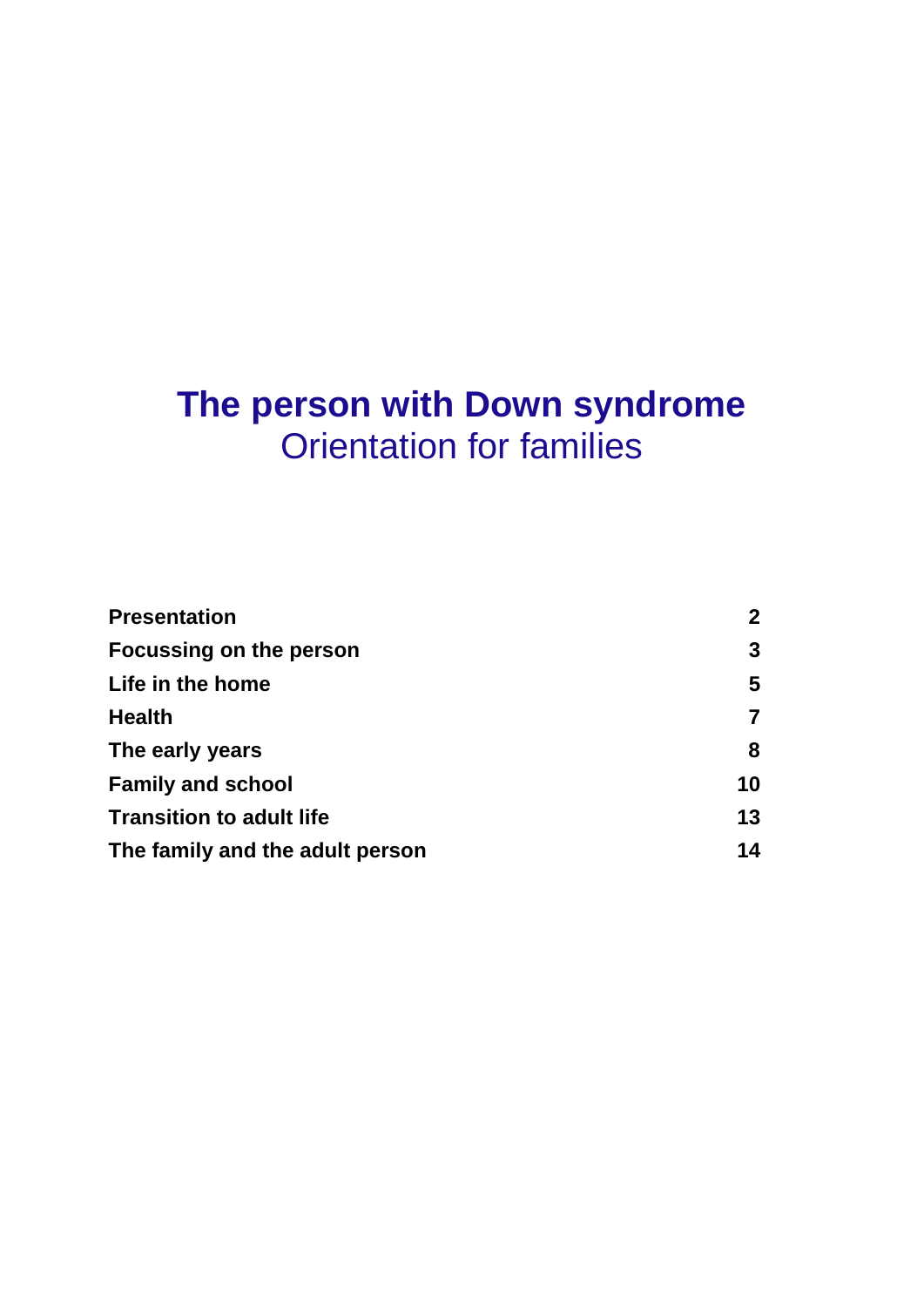#### **Presentation**

Persons with Down syndrome are, above all, people.

Having a child with Down syndrome initially means that the parents enter a world of fear and questions without answers.

However, when we hold a new born baby with Down syndrome in our arms, perhaps it is our gaze, full of fear and doubt that makes it feel different for the first time.

The purpose of these lines is to contribute towards families of persons with Down syndrome seeing their son or daughter as just one more person, with the same opportunities, the same rights, the same differences, and with the help necessary to make all this possible.

## **1 Focussing on the person**

From very early on the person with DS should receive support adapted to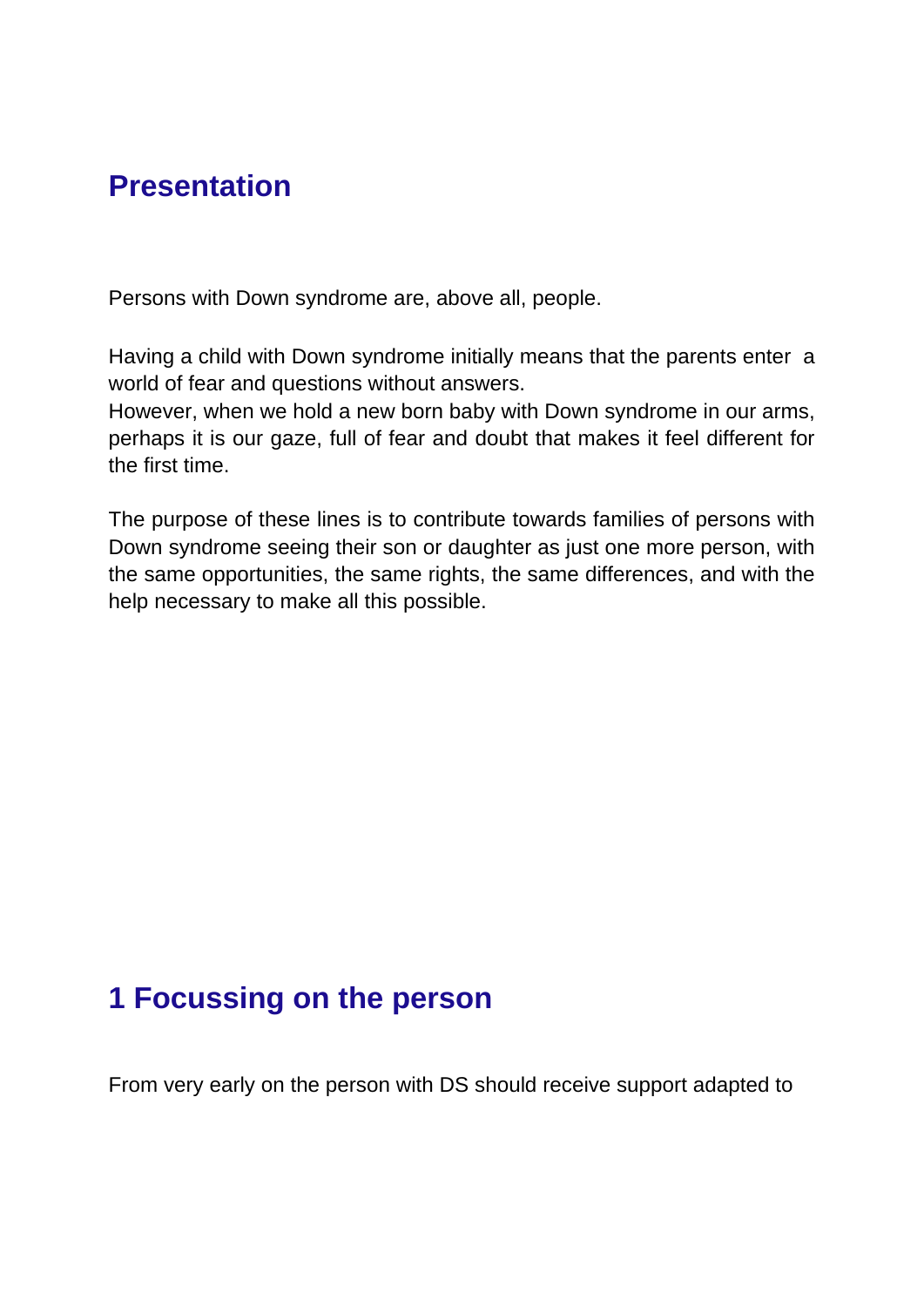their needs, from within a context of equal opportunities and a clear emphasis on personal autonomy. This means:

**1. Normalising treatment**, similar to how we treat any of our children, neither discriminating nor overprotective.

**2. Support adapted to their needs**, especially as regards health and development, making use where possible of specialised early care services.

3. A **compensatory and integrated education**, supporting the person in their areas of greatest need without this meaning the separation of the child from other children of their age.

4. Opportunities for a **normalised social life**, in the family environment, the neighbourhood, the community and at school. We will not help our children by providing them with a life that is different, together with other persons with DS and separated from the rest of the people.

**5. Attitudes that favour their autonomy**. Our fears are greater than those of our son/daughter. We must let them face their own fears and make their own mistakes, because if not, we are impeding their learning to be independent.

6. A **future with quality of life**, full of goals and dreams, in other words, with a project for the future, which the person with DS is in control of and is the centre of.

The person with DS will have greater opportunities for a happy life the better we adjust support to their needs so that they learn to be more autonomous, to develop their own experiences and to take control of their own life.

The best attitudes that parents with a child with DS can develop do not imply minimising the situation, or hiding from the world, or blaming themselves, or being scared about a future of uncertainty, but do imply facing the situation with serenity and normality, based on the certainty that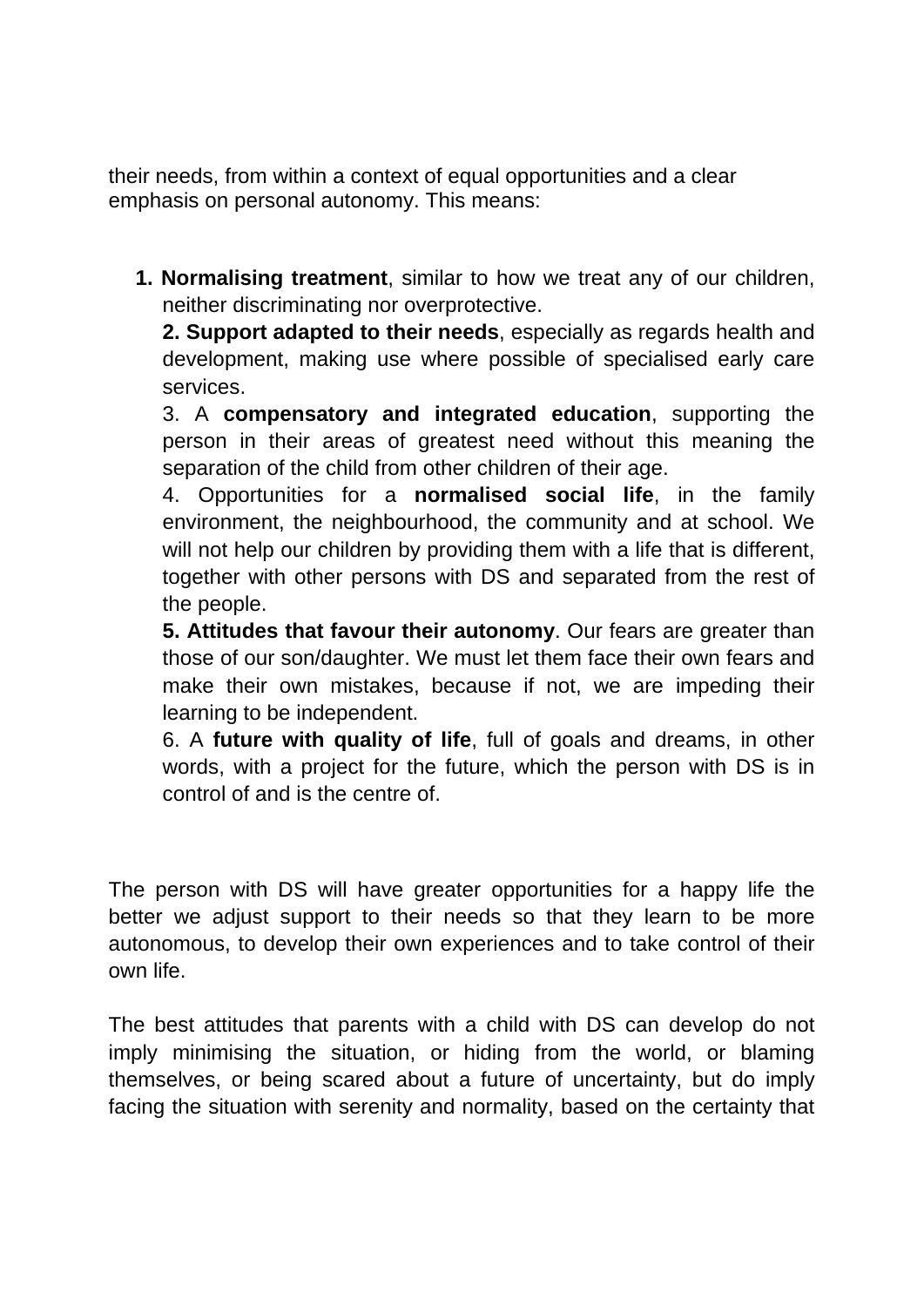many other persons with DS and their families enjoy a life that is as happy or happier than the rest.

## **2. Life in the home**

**The family is the first and foremost reference point** of the person with DS during their infancy and a large part of their future.

This means, among other things, that the attitudes of the family, the quality of cohabitation and the style of treatment received by the person with DS will favour or not their level of autonomy and self-government in adult life.

It is logical that at first we think that the person with DS has greater needs and so consequently needs more protection. However, with this attitude, we limit the opportunities the child with DS will have to learn for themselves, to make mistakes, to make decisions. Is a life without errors, without decisions being made, or without risks imaginable? Our interests as parents are often in conflict with the interests of our son or daughter with DS, and wherever possible we must ensure that he or she lives with the same opportunities as his or her siblings and the rest of the children and young people of their age. This does not mean neglecting the needs of the person, but giving them support so that they can become as autonomous as possible in the future.

**Favouring autonomy and self-determination** for the person with DS does not only constitute a better quality of life for the person with DS, but also for the family (greater independence for the parents, better climate for relationships, and better preparation for the future).

In this sense, we must weigh up the type of treatment we give to our child with DS in relation to their siblings, and this should be as similar as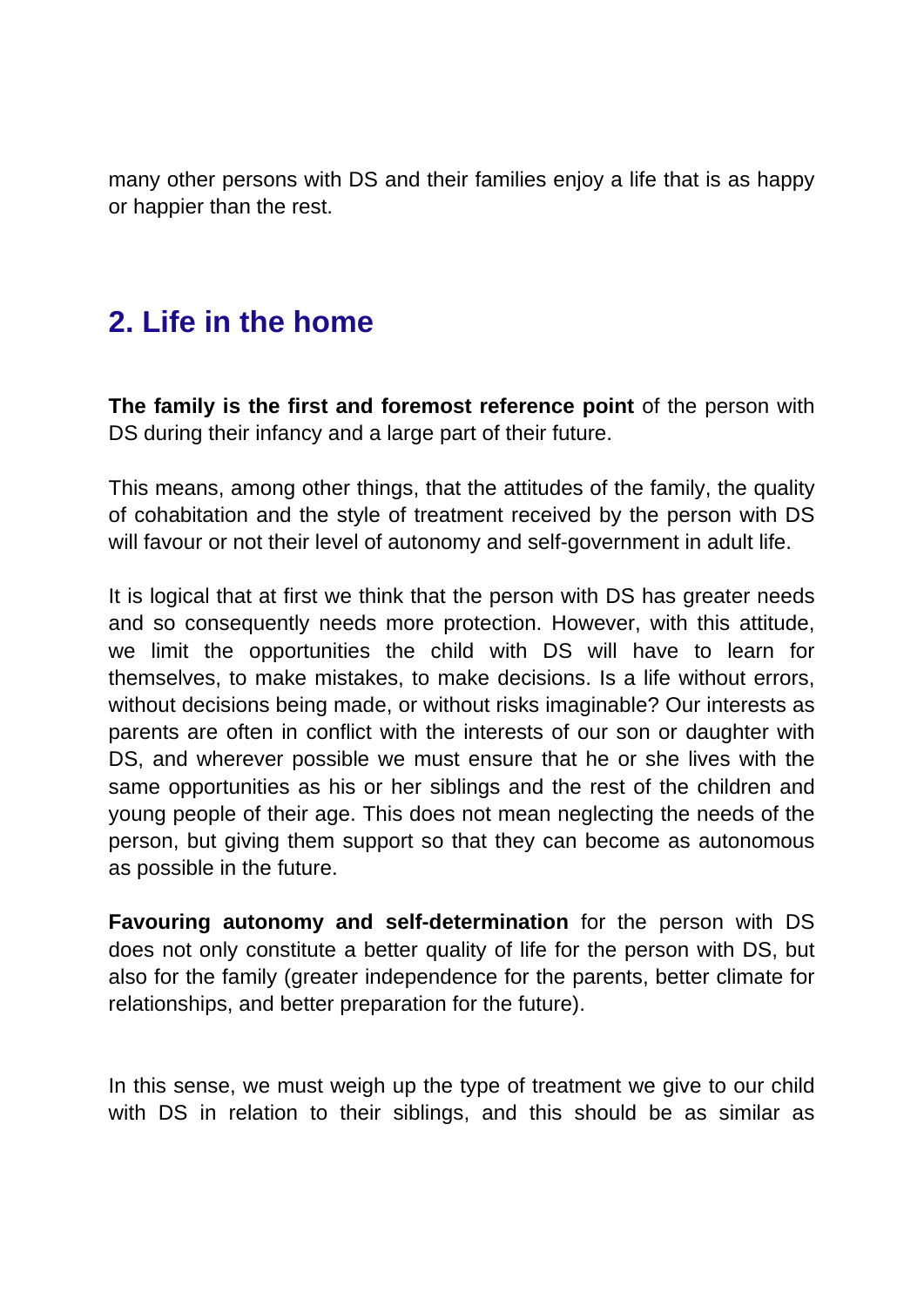possible in both cases. Greater overprotection towards the person with DS can easily

produce feelings of injustice in siblings (especially if they are at an early age) which can damage them and family life.

If it is requested, both organisations for persons with DS and their families and centres for orientation and family therapy can provide parents with orientation and assessment regarding the management of attitudes, education and treatment of the person with DS and their siblings, in addition to facing and resolving conflicts in the home.

Finally, some key aspects of the education of the person with DS in the home are:

The teaching of self-care tasks, hygiene, dressing, etc.

Participation in basic domestic tasks (tidying up their room, making the bed, cleaning, tidying the wardrobe, folding clothes, making basic meals, etc.).

Sexual and affective education (management of emotions, guidance on appropriate sexual conduct, etc.).

The stimulation of occupational and work interests.

The stimulation of interests in recreational and hobby activities.

The facilitating of opportunities for social interaction with other persons inside and outside of the family unit.

The teaching of problem-solving abilities (describe situations, generate alternatives, evaluate the consequences and make decisions).

The teaching of values (honesty, responsibility, etc.).

In any of the aspects mentioned a greater level of autonomy can be favourably developed in the person, by providing learning opportunities and the necessary support, even with persons with a higher level of disability.

## **3. Health**

Concern for the health of the person with DS should be inherent throughout the life of the person and not at a given period or moment.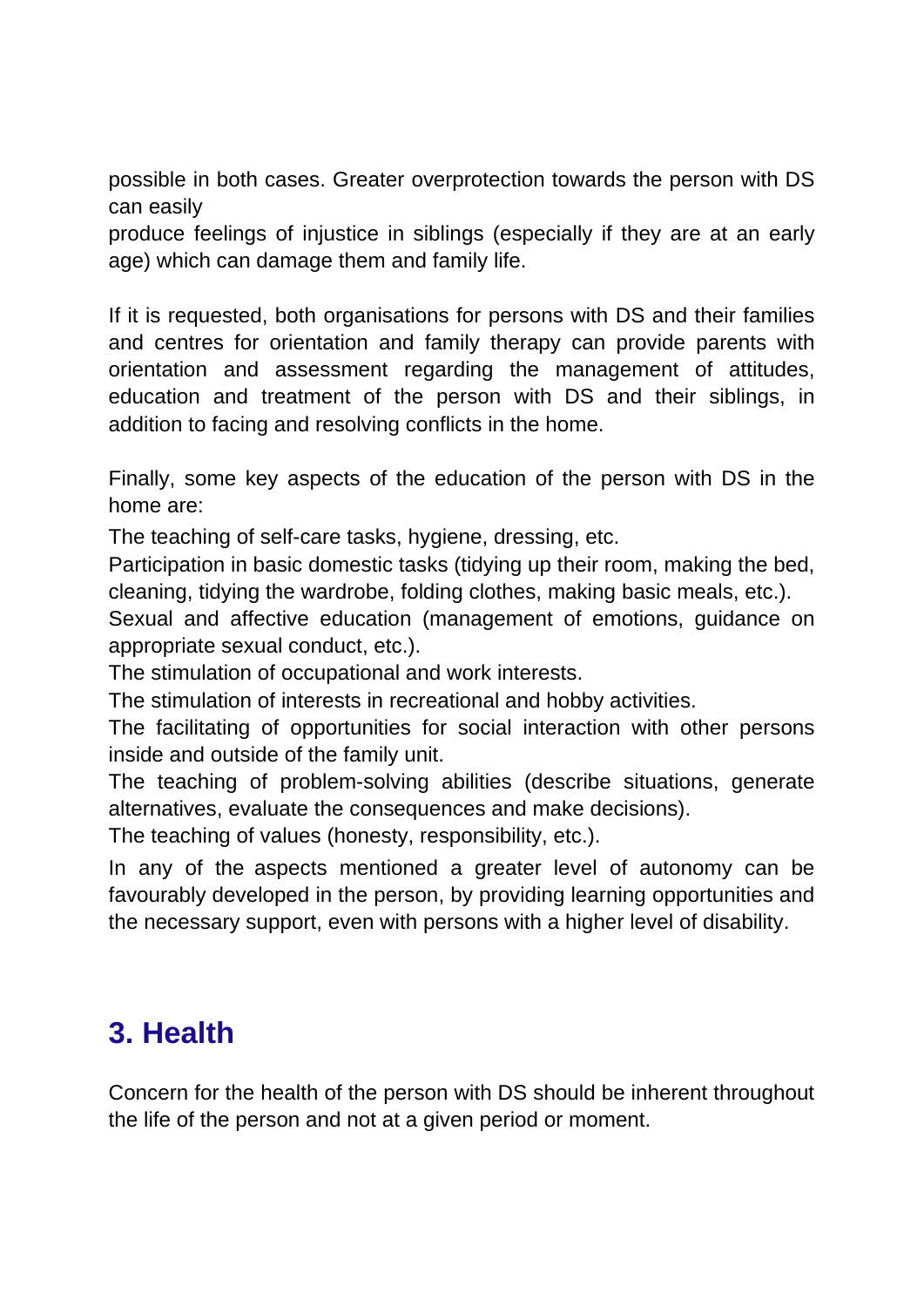It is known that over the last decades the health and life expectancy of persons with DS has improved greatly. This does not mean that we should stop giving them the attention they need. In fact, associated with Down syndrome are a series of factors that require special vigilance and attention from birth.

Currently, **preventative health programs** for persons with DS represent the best strategy for ensuring levels of health and physical well being for the person that will adjust their quality of life to that of the rest of the population. The most advisable for the family, is to use specialised health services right from the beginning. These will provide the parents with the appropriate guidelines regarding vigilance and care for the health of the child with DS.

In addition to using specialised services, it is desirable that the person with DS makes use of community health services in order to obtain the greatest level of normalisation possible.

#### **4. The early years**

In general, the needs of the baby with DS are as diverse as with any other child. However, several factors associated with the syndrome (intellectual disability and other associated medical problems) require that we ensure **specialised and expert care** for the person, which provides the appropriate support in terms of health and development.

This means that as soon as possible, the family should ask their primary care service or social services for **orientation concerning available resources and services**: Health programs, early care services, associations for families, specific centres, etc.

Getting in contact with an **organisation for persons with DS and their families** will not only mean receiving expert orientation concerning existing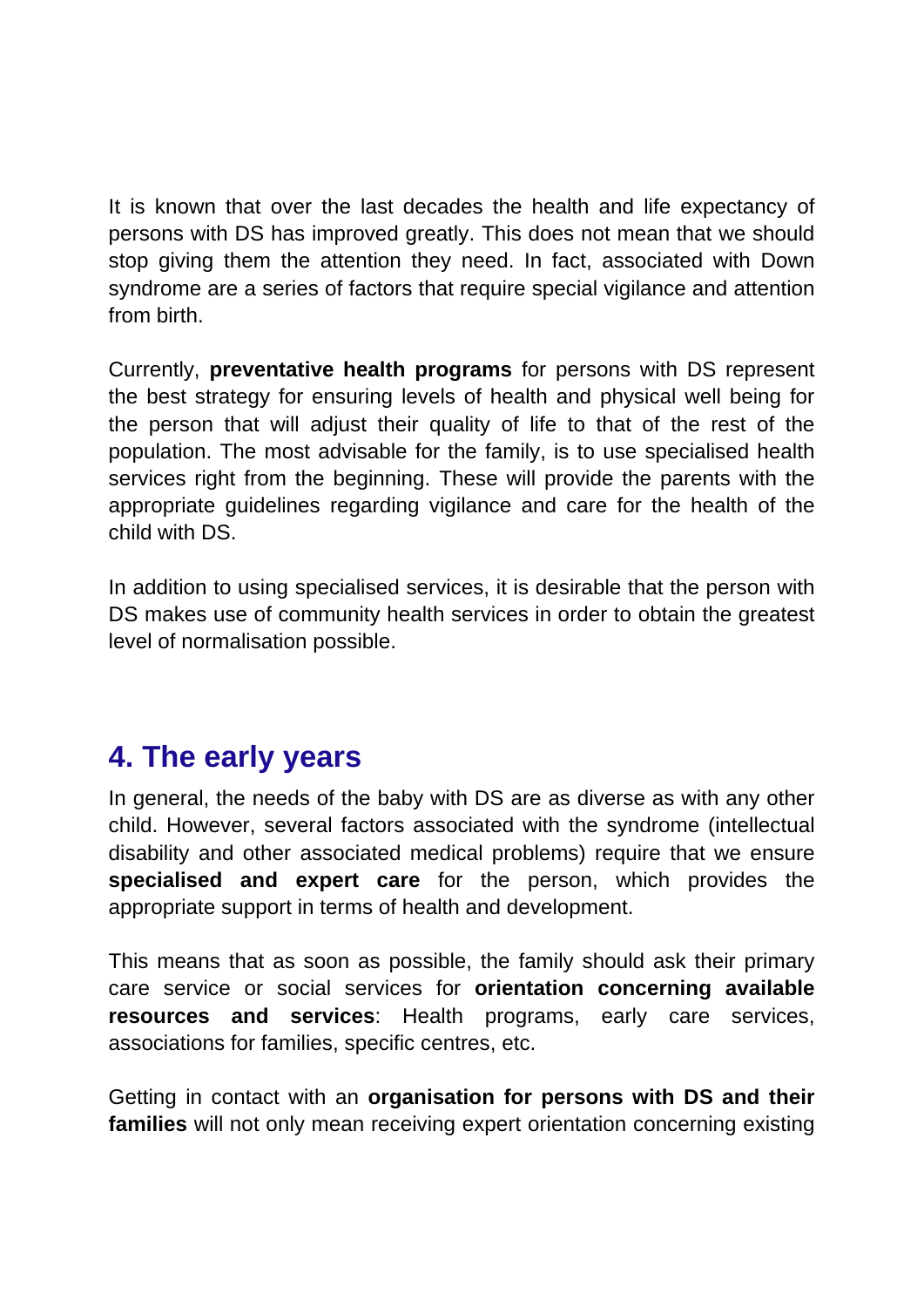resources, but also support, understanding, someone to listen and the experience of other families and of those professionals dedicated to improving the quality of life of persons with DS.

**Early intervention services** are the most appropriate resources for persons with DS in their early infancy (0 - 3 years). This first stage of life is fundamental for psychomotor development, emotional experience, understanding the environment, language, and social relationships. During this period, early care will provide the child with DS with specific support, which will favour their development at the time of greater cerebral plasticity, and consequently greater learning potential.

In addition, at this first stage it is of great importance that parents, siblings and other family members of the baby with DS learn together **to live like any other family**, with a healthy style of relationship, as stress-free as possible and with the most opportunities for a comfortable environment, with affection, and open to experiences in the community (walks, excursions, going to restaurants, cinemas, etc.) Generally, the more we live like any other family, the better it is for the person with DS, for family cohabitation and the matrimonial relationship.

## **5. Family and school**

When the child with DS starts school, the family is frequently faced with the decision: **Integrated schooling or special education?**

Experience has taught us that – in spite of the limitations, mistakes, lack of resources, etc. education in an integrated school (with other pupils who do not have DS) is the best and most desirable choice, although this is still not possible in all European countries.

The principles of non-discrimination, normalisation and equal opportunities must be applied in the school, transforming the latter, when necessary, in order to respond to the needs of all students, whether they are disabled or not. It is a question of time and clear ideas.

The best idea for parents, is to seek orientation within the educational services and local DS associations, regarding which is the best centre, in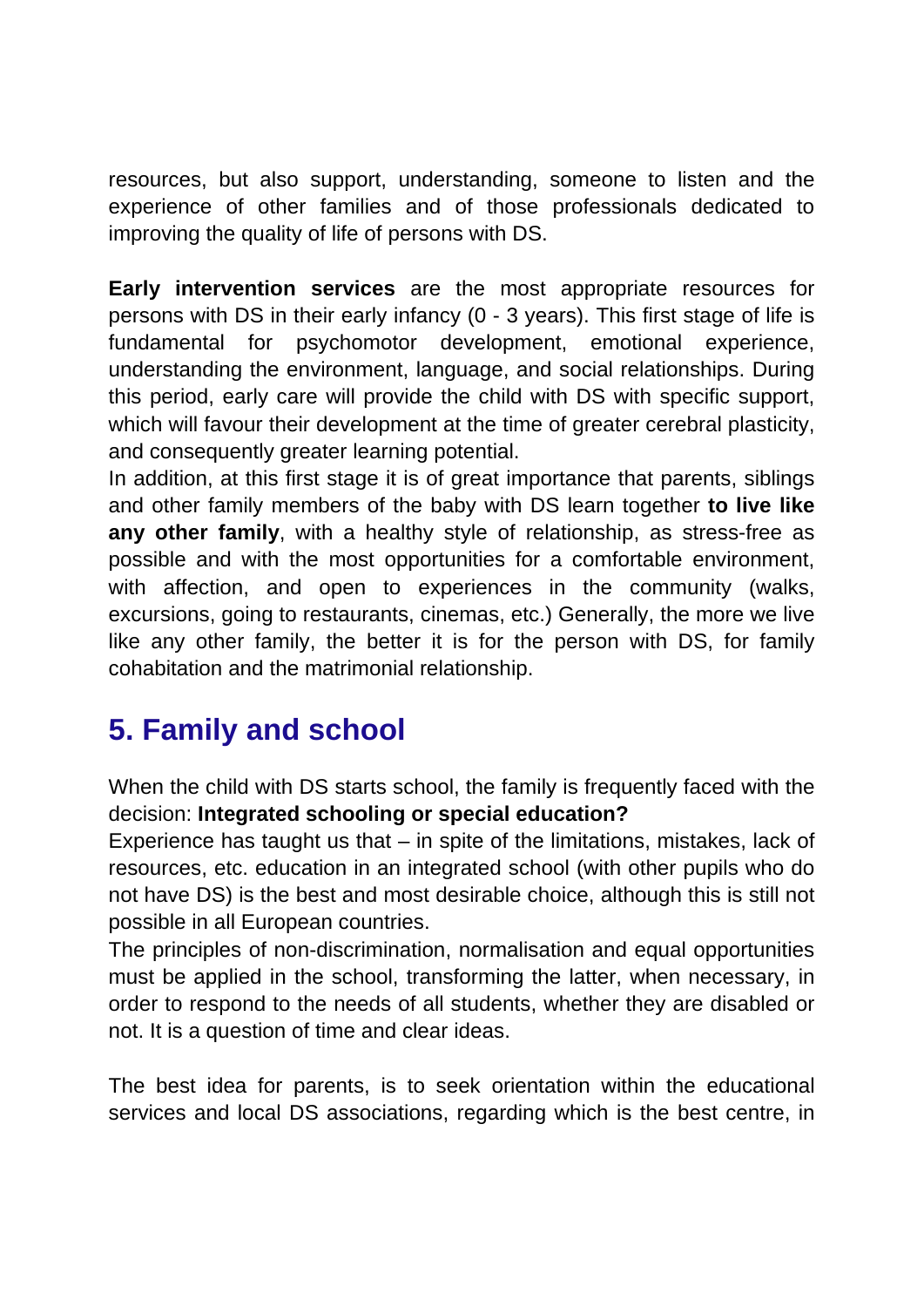each case, for their child, taking into account his/her needs and the resources that exist locally.

Integrated education can be positive or negative depending on the level of adaptation of the student to his/her school environment. In contrast, schooling at a special education centre can contribute to educational success on account of the specialised resources available, but can also limit opportunities to intervene in normalised settings and with other persons without disability.

On the other hand, mixed regimes can be found in some areas that combine the benefits of both systems, and as a rule are generally preferable to both separately. Three examples of this are:

**Shared schooling**. The pupil with DS can attend the school of integration for a given number of hours or days and on other days go to a special education centre, where specialised learning support is provided (language, psychomotor development, socialisation, etc.).

**Integrated schooling with support from MISU** (Mobile Integration Support Units). The pupil with DS receives, in the school of integration, the support of a specialised team for pupils with Down syndrome, in coordination with the school's teaching staff.

**Specific classrooms in schools of integration**. These are special education classrooms within mainstream schools, which in addition to providing an educational system adapted to the needs of the pupil, ensures that at certain times they share situations with other pupils without disability, thereby facilitating the person's social inclusion (for example; at playtime, dining room, physical education classes, etc.)

Once the model of schooling the child with DS will receive is determined, the attitude of the parents and of the family in general must be one of **maximum collaboration with the school**. This means, based on an attitude of maximum respect for the job of teaching, but also on the responsibility that implies a continuous attention to the evolution and well being of the child.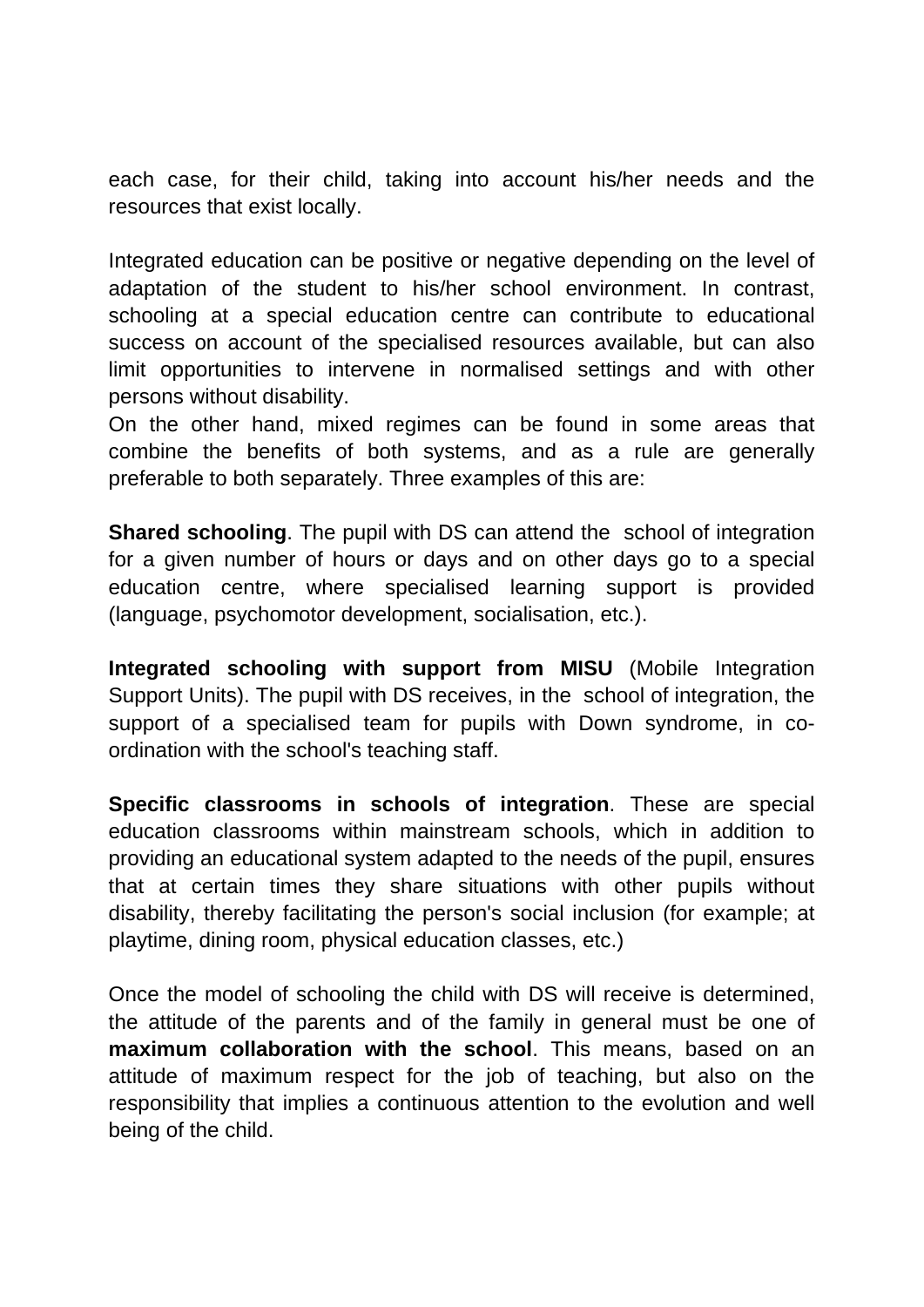Wherever possible, the collaboration of the parents with the school should extend to all levels of the educational community (teacher, tutor, support teachers, educators, language specialists, participation in meetings, etc.). This will have favourable results in:

- The participation of our child with DS in school life, their social integration, etc.
	- Education for autonomy, applying at home what has been learned at school.
	- Relationships with other parents and children.
	- The detection and communication of needs that arise, at both school and in the home.
	- A better co-ordination of all educational action.

#### **6. Transition to adult life**

In the last stage of schooling for the person with DS (16 - 20), we should intensify our efforts in all that favours their achieving a greater level of autonomy.

According to their level of needs, once schooling has finished, the person with DS will require, **day services** (therapeutic and functional) or **services offering orientation, training and support for their entry into employment** (occupational services, for vocational training, self employment, and supported employment, etc.)

In any case, what we should always avoid is that when the person with DS finishes school, they stay in the family home and not attend any service we would break their itinerary of entry into employment and make the transition to adult life and social integration more difficult.

It is of great importance at this stage to intensify **an education towards autonomous life** (habits of home life, domestic tasks, self-care habits, use of public transport, use of community resources, etc.) with the person with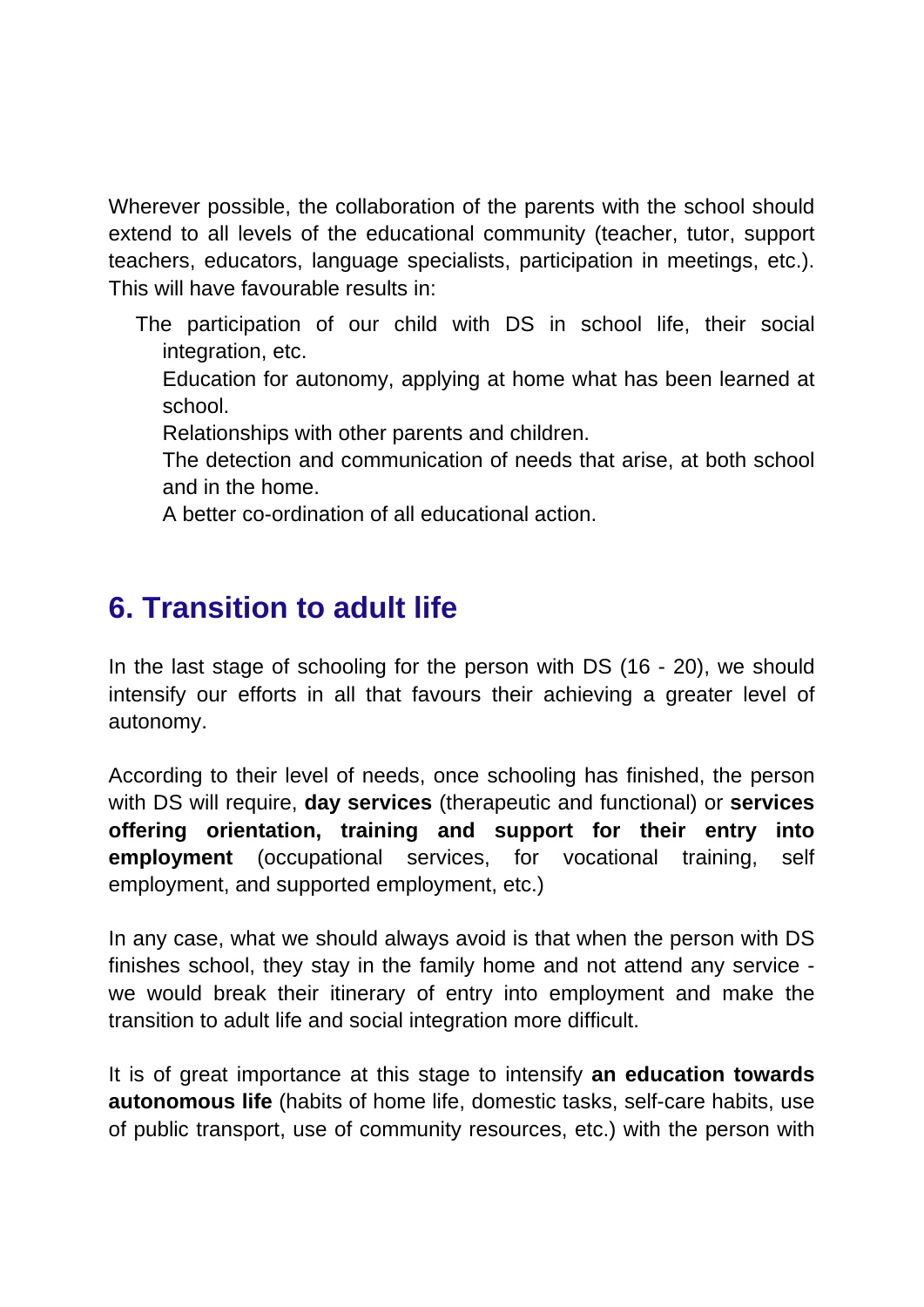DS. The more this learning is facilitated, the more we help the person to prepare for acquiring a dwelling or residence in the future.

Finally, in adolescence, **social relationships and incorporation into the life of the community** take on maximum importance. Going to clubs or leisure centres or going on holiday with friends, etc. can constitute a good opportunity for the young person to strengthen a social life outside of family life. Social relationships outside of the family are positive and necessary in order to ensure their social integration, development, and emotional well being.

#### **7. The family of the adult person**

As has already been mentioned, the attitudes and actions of the family are determining factors for the person with DS when they arrive at adulthood.

Access to employment services (protected, with support), occupational services, day, or therapeutic services, dwelling, residence, etc. will be decisions to be faced at this stage.

We can establish several keys to adapting support to the needs of the adult person and provide them with a quality of life similar to other citizens:

**A life with the greatest independence possible**. This implies that if the person can work to support themselves they should do so, if they can have their own home then they should have it, and if they can enjoy their own family life, they should do so. This, which can be so easily extrapolated from the other citizens and associated with fundamental rights (to work, to have a home, a family, etc.), is very often not easy for the family of a disabled person to take on. Fearing the future, the risks, the lack of protection, are barriers that can incapacitate the person with DS more than their own limitations.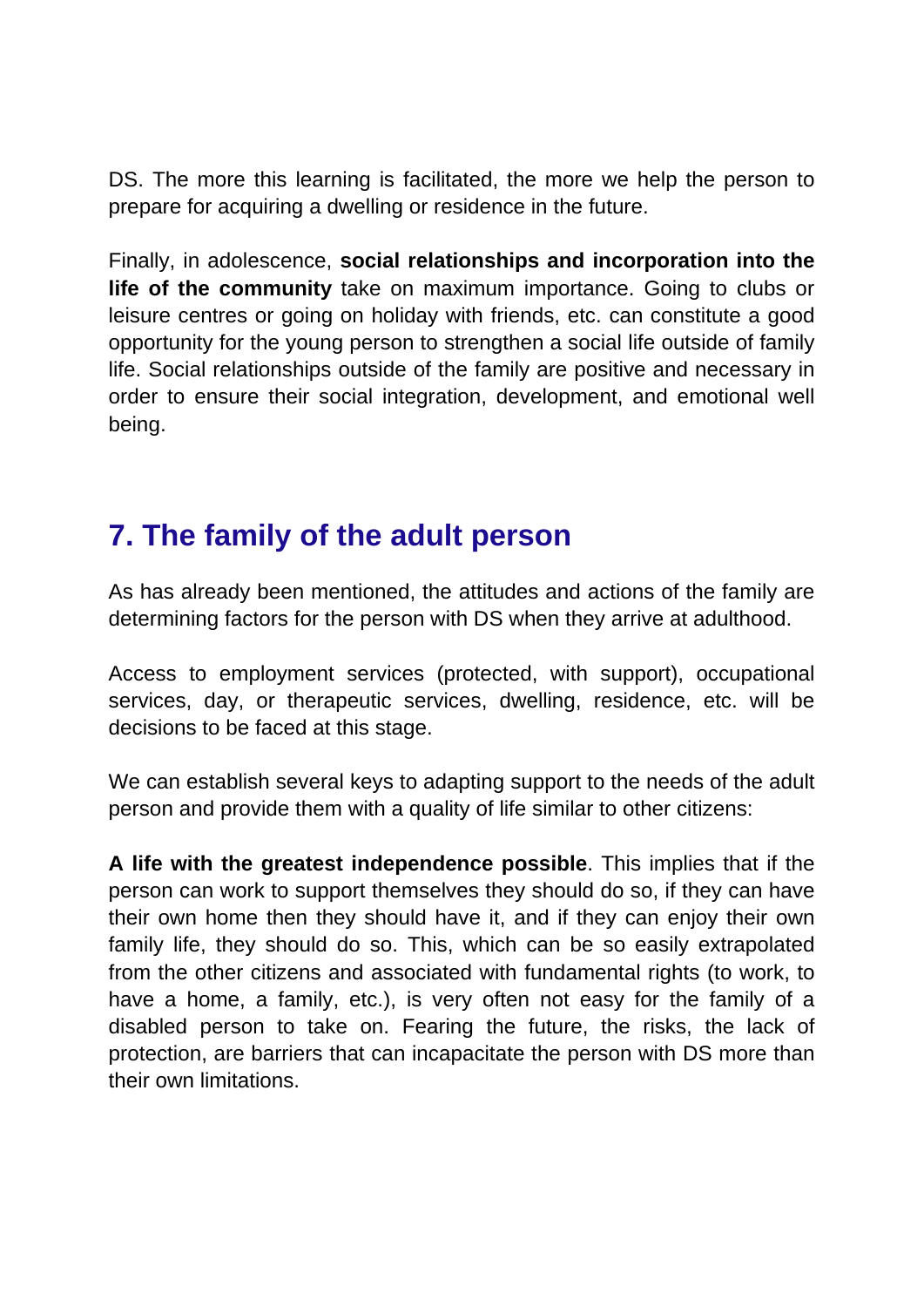**See the person with DS as an adult,** who chooses their own clothes, that uses and administers their money, who relates to their friends, who increasingly decides on more relevant aspects of their present and future life. Provide him or her with ever more opportunities to decide for him or herself, so that they go on building their own life.

**Assisting their access to work**. In some countries, the social care systems (pensions) are incompatible with earning a salary and this makes it even more difficult for persons with DS to join the job market.

If the person can develop professionally at a centre that provides preparation for work, at a special employment centre or at a regular company, we should ensure that they do so, as by doing this we are assisting with the true acquisition of an adult role, their social participation, their independence.

**Assisting in their acquiring a home**. To have their own home, albeit in the company of other persons with disability. This is in principle something desirable for the person with DS the same as for any other person, as this allows them to enjoy their own home. Parents often resist this, until by necessity they become faced with having to find a solution for them. It would be much better to provide this option to the person when they want it, when the learning takes place that will permit them to live with greater autonomy. Only in this way will we guarantee an old age, peaceful in the knowledge that our child with DS can live without our continuous support.

**Maintaining family ties**. Assisting their independence does not mean breaking ties. The person with DS who attends a day centre, or who has employment, or who lives in their own home continues to need his or her family, just as much as they are needed, and this means maintaining contact with the frequency that is mutually desirable (visits, lunch or dinner, going out, travel, etc.).

**Guarantee the future**. The increase in life expectancy of the person with DS means that it is now frequent for children to outlive their parents. This should urge us on so that, with their participation and whenever possible, we resolve the guardianship of our child for when the parents are no longer